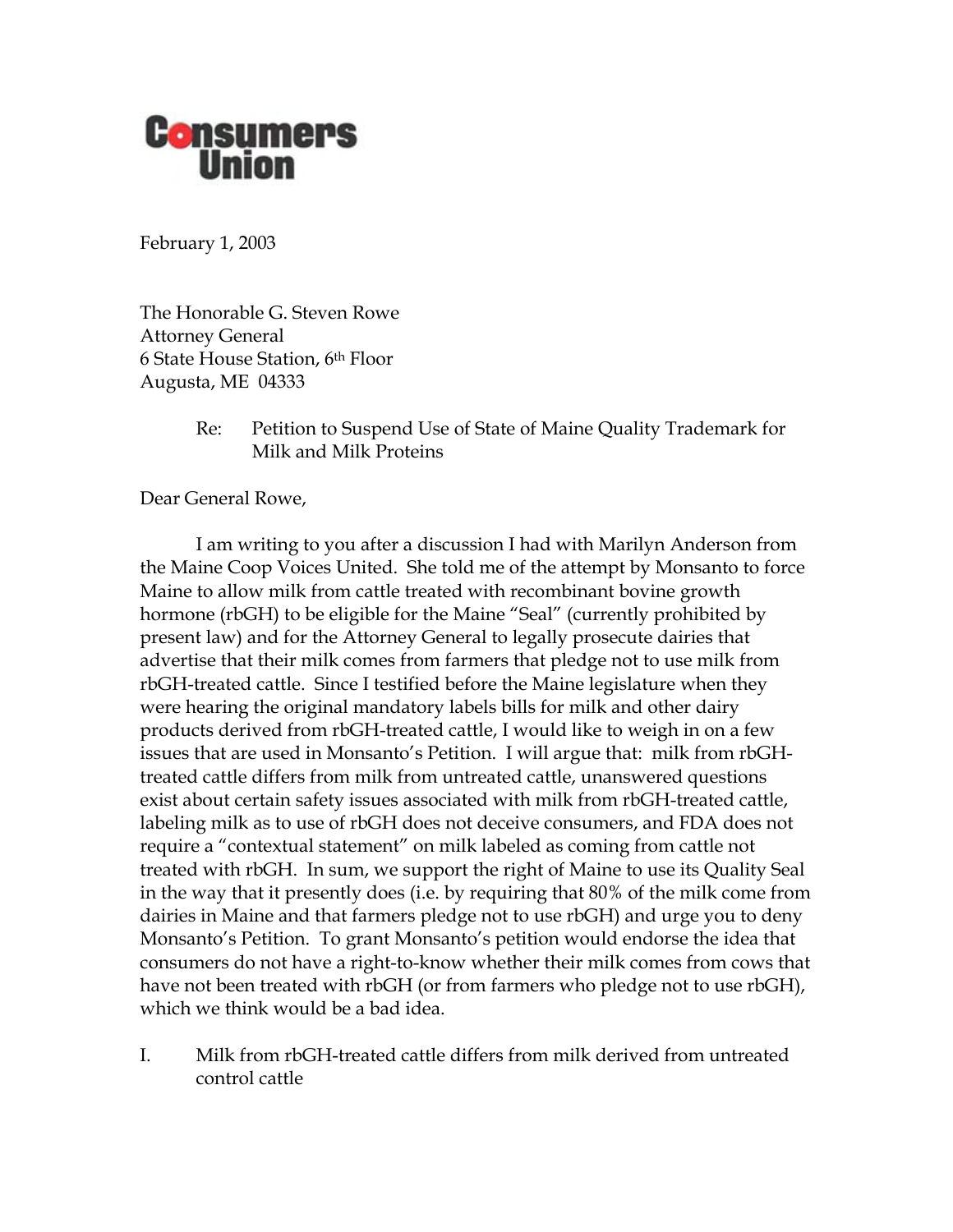Monsanto attempts to argue that milk from rbGH-treated cattle "is equivalent in all respects to other milk." We disagree. First, Monsanto's rbGH differs from cattle's natural growth hormone. A cow's natural growth hormone is a protein that consists of 190 or 191 amino acids. Monsanto produced a version of the natural bGH which differed by a single amino acid (methionine), which was added to one end of the molecule (the N-terminus). This difference facilitated the production of rbGH by bacteria, e.g. the yield of rbGH produced per bacteria was higher when the gene coded for an rbGH molecule that ended with a methionine than one that did not. Thus, milk from rbGH-treated cattle will contain rbGH, while milk from untreated cattle will not.

Monsanto's rbGH product, POSILAC, which has an extra amino acid (methionine) at one end of the molecule is also more immunogenic (e.g. stimulates the immune systems more) than natural bGH produced by a cow's pituitary gland, e.g. there are differences in how the immune system reacts to a cow's natural bGH and Monsanto's rbGH. A paper published in 1994 using Monsanto's rbGH product, "Identification of antigenic differences of recombinant and pituitary bovine growth hormone using monoclonal antibodies," demonstrated "that small differences in structure, for example through additional N-terminal amino acids, can markedly change the immunogenic characteristics of a protein" (Erhard et al., 1994: pg. 16).

Thus, rbGH differs from cow's natural bGH in ways that can be detected by the immune system. Further, some of the bGH in cow's milk will consist of rbGH; conversely, rbGH will not occur in the milk of untreated cows. So, the presence of rbGH in the milk of cows treated with rbGH constitutes a difference with the milk from untreated cows.

Second, Monsanto's own studies have shown that milk from rbGH-treated cattle has elevated levels of insulin-like growth factor-1 (IGF-1) compared to milk from untreated cattle. IGF-1 is a protein hormone found in the milk of all mammals. In addition, bovine IGF-1 and human IGF-1 are identical (i.e. they have the exact same amino acid sequence). Prior to gaining approval for POSILAC in the fall of 1993, Monsanto submitted a number of studies to the FDA concerning the effect of rbGH on milk levels of IGF-1. There were four studies mentioned in the FDA's Freedom of Information Act summary of the data used to gain approval for POSILAC; the first three of these studies were also discussed in the 1990 paper in *Science*, "Bovine growth hormone: food safety evaluation," authored by two FDA scientists, Judith Juskevich and Greg Guyer (Juskevich and Guyer, 1990). I briefly discuss all four studies below.

 The first Monsanto study (Torkelson et al., 1988) involved 18 cows and an rbST dosage of 500 mg injected every 14 days, with milk collected 7 days after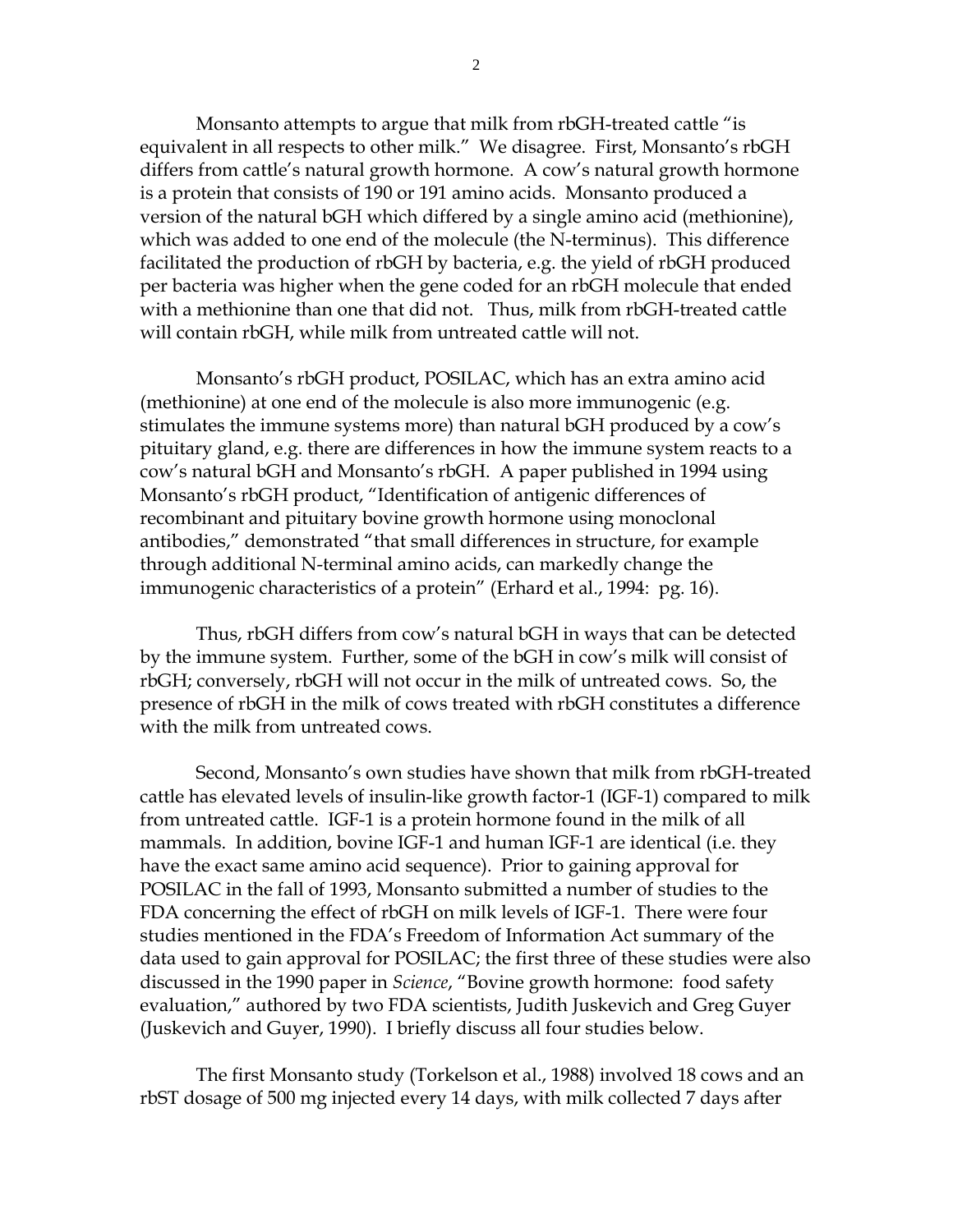each of 3 injections. The study found that "After each of the 3 doses, mean milk IGF-I in controls was 3.22, 2.62 and 3.78 ng/ml and in treated cows was 3.80, 5.39 and 4.98 ng/ml, respectively. Differences between treated and control groups was [sic] significant after the second and third doses" (FAO, 1993: 121). Thus, the average IGF-I concentrations were increased by 18%, 106% and 31.7% for injection cycles 1, 2, and 3, respectively in the treated groups compared to controls.

 The second Monsanto study (White et al., 1989) involved 18 cows and an rbST dosage of 500 mg injected every 14 days, with milk collected 7 days after each of 3 injections. As in the Torkelson et al. study, mean milk IGF-I concentrations were statistically significantly higher after the second and third doses. Mean milk IGF-I in controls was 3.17, 3.34 and 3.35 ng/ml and in treated cows was 3.50, 5.33 and 4.68 ng/ml, respectively. Thus, the average IGF-I concentrations were increased by 10%, 60% and 40% for the first, second and third doses, respectively in the treated group compared to controls.

 The third Monsanto study (Miller et al., 1989) involved 64 cows and an rbST dosage of 500 mg injected every 14 days, with milk collected 7 days after each of 10 injections. The study found that "milk concentration of IGF-I was increased across the 10 injection cycles" (FAO, 1993: 126). For primiparous cows (i.e. those giving birth for the first time, aka first calf heifers) the increase was 74%, from 3.5 ng/ml to 6.1 mg/ml for control and rbST-treated cows, respectively. For multiparous cows, the increase was 41%, from 3.9 ng/ml to 5.6 mg/ml for control and rbST-treated cows, respectively. Both results are statistically significant.

 The fourth Monsanto study was conducted at the Monsanto Animal Research Center in O'Fallon, Missouri and reported in late 1993 in the US FDA's Freedom of Information Act Summary of the data used to gain approval for POSILAC, Monsanto's rbST product. This study involved 18 cows, an rbST dosage of 500 mg injected every 14 days, with milk collected 7 days after each of three injections. IGF-I levels were statistically significantly elevated in milk from rbST-treated cows. Indeed, the milk IGF-I levels of treated and control cows did not even overlap, i.e. the milk IGF-I level from the 9 rbST-treated cows was higher than any of the levels found in the milk of control cows: "During the study, milk IGF-I concentrations ranged from 3.16 to 3.35 ng/ml for control cows and from 3.49 to 5.31 ng/ml for treated cows. The difference in milk IGF-I between control and treated cows was statistically significant at the 5% probability level" (FDA, 1993: 121).

In sum, all four studies done by Monsanto found statistically significant increases in levels of IGF-1 in milk from rbGH-treated cows compared to milk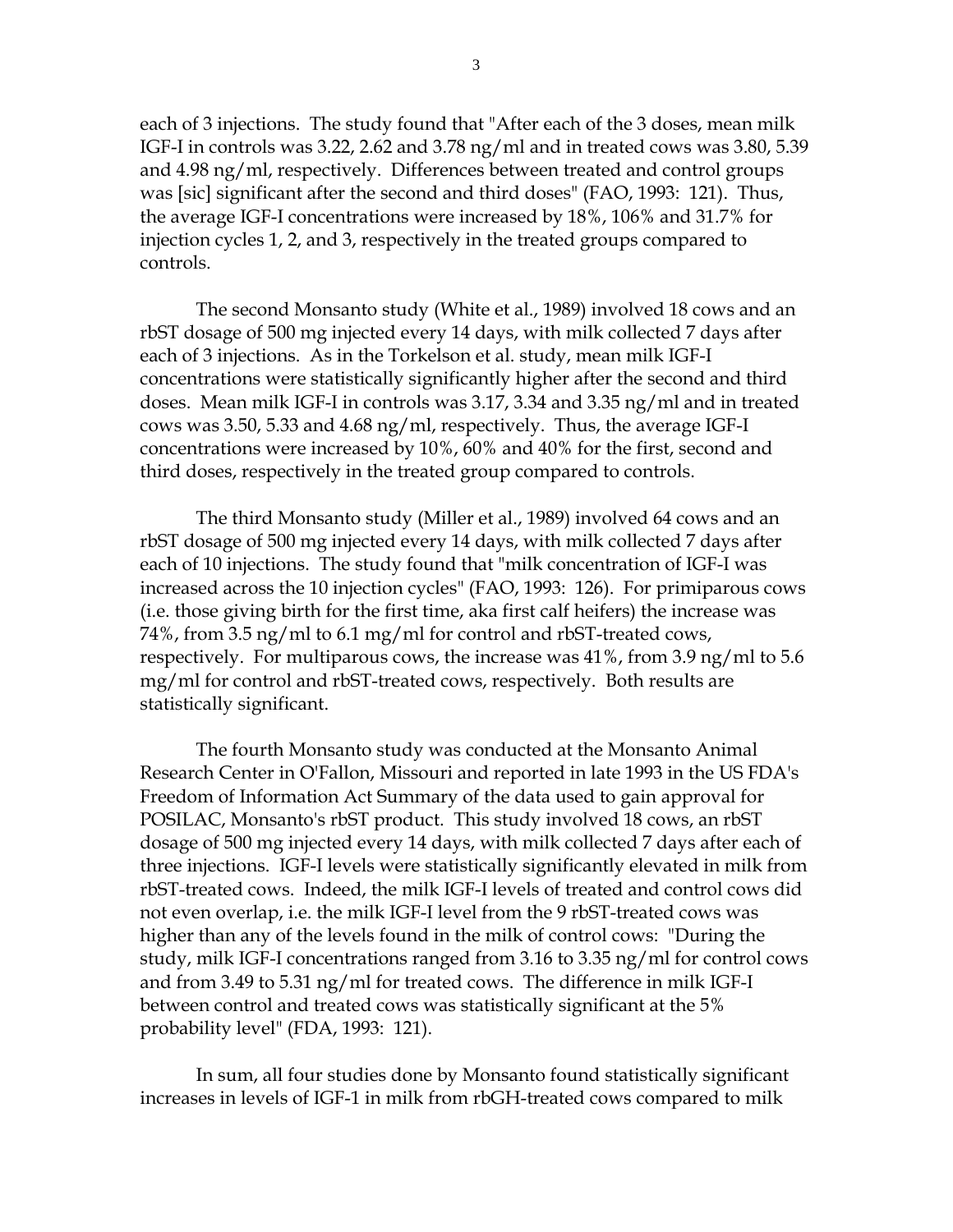from untreated cows. The study by Miller et al. (1989) used the largest number of cattle (64) and had the longest duration of experiment (10 injection cycles or 140 days) and found increases in mastitis of 74% and 41% for primiparous and multiparous cows, respectively. According to label directions, POSILAC can be used starting in the 9<sup>th</sup> week after lactation and can be used to the end of the lactation cycle. Since a normal lactation period is ten months, this means using about 20 injection cycles. So, Monsanto's own data show that there is a significant increase in IGF-1 levels in milk from rbGH-treated cows compared to milk from untreated cows.

II. Unanswered questions do exist about certain safety issues associated with milk from rbGH-treated cattle

Contrary to Monsanto's and FDA's assertion, there are still certain safety issues associated with milk from rbGH-treated cattle that have still not been fully resolved. The primary unanswered safety question revolves around IGF-1.

The issue of IGF-1 and its potential human health impact was raised by both the National Institutes of Health (NIH) and the American Medical Association (AMA) in the early 1990s just after the paper, "Bovine growth hormone: food safety evaluation," written by FDA scientists and published in *Science* demonstrated that milk from rbGH-treated cows had statistically significantly higher levels of IGF-I compared to milk from untreated cows. The NIH held a Technical Assessment Conference on BST in December 1990. In a statement issued by the NIH Health Expert Committee after the Conference, they stated "Whether the additional amount of insulin-like growth factor 1 in milk from [rbGH-treated] cows has a local effect on the esophagus stomach or intestines is unknown" (NIH, 1991). One of the six recommendations for further research in the report was "Determine the acute and chronic actions of IGF-I, if any, in the upper gastrointestinal tract".

 Three months after the NIH conference, in March 1991, the Council on Scientific Affairs on the AMA published a paper in the *Journal of the American Medical Association* entitled "Biotechnology and the American Agriculture Industry." The section that talked about human health impacts of rbGH use stated, "Further studies will be required to determine whether ingestion of higher than normal concentrations of bovine insulin like growth factor is safe for children, adolescents, and adults" (AMA, 1991: 1433).

These warnings of the need for more research on the potential safety implications of IGF-I were very prescient, as discussed below. At the time of these warnings, it was known that, besides its effect on human metabolism, IGF-I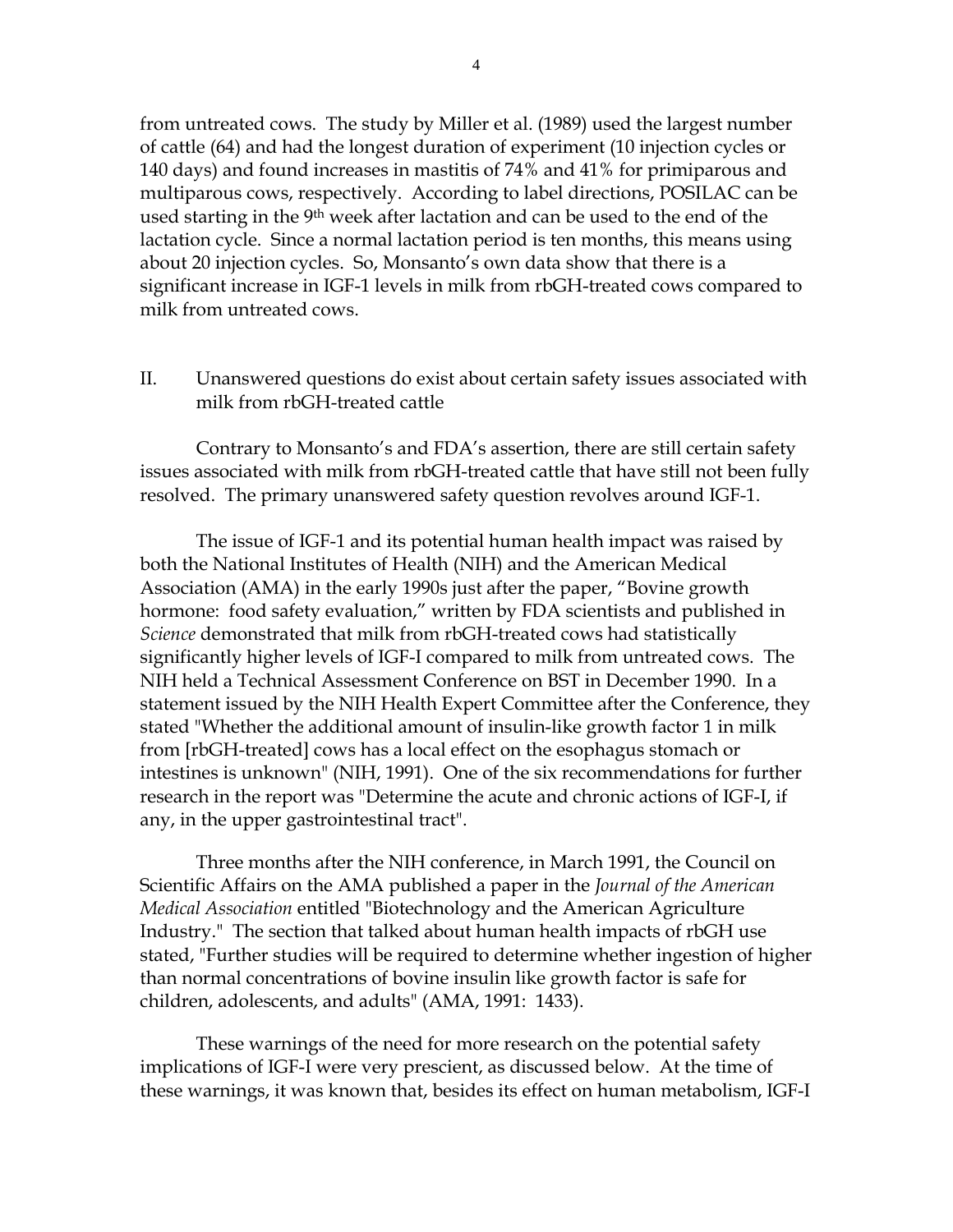had been associated with the growth of numerous tumors, including colon (Tricoli et al., 1986), smooth muscle (Hoppener et al., 1988), breast (Rosen et al., 1991), and others (Pavelic et al., 1986). A basic question that was not known at the time, however, was whether IGF-I in milk could survive digestion; that's in large part why both the NIH and the AMA called for further research.

The US FDA has maintained that IGF-1 does not survive digestion. Furthermore, FDA argues that even if IGF-1 does survive digestion, the levels in cow's milk (from 1-13 ng/ml) are so low compared to levels in human sera (about 100-200 ng/ml), that there would be no effect on the total serum levels of IGF-1 so there would be no adverse health effect.

We believe the FDA is wrong on both accounts. First, a couple of studies done in the mid-1990s suggest that IGF-I may survive digestion. A rat study, published in 1995, found that IGF-I, in the presence of casein (the major milk protein), easily survived digestion in the stomach, enabling it to pass into the small and large intestine (Xian, et al., 1995). The presence of casein also had some protective effect in the duodenum and dramatically increased the half-life of IGF-I in the intestine. The authors concluded that using casein may make it possible to give therapeutic oral doses of IGF-I: "It can be concluded that IGF-I cannot be expected to retain bioactivity if delivered orally because of rapid proteolysis in the upper gut, but the use of IGF antibodies and casein could represent useful approaches for IGF-I protection in oral formulae" (Xian et al., 1995: 215). Another rat study done in 1997 clearly demonstrated significant gastrointestinal absorption of recombinant human IGF-I (rhIGF-I) (remember that human IGF-1 and bovine IGF-1 are identical). After oral administration of rhIGF-I at the dose of 1.0 mg/kg body weight (half the dosage that FDA found to be completely digested and not orally active), the study "found that a considerable amount of rhIGF-I was absorbed into the systemic circulation and that the bioavailability was 9.3%. . . . The coadministration of aprotinin and that of casein enhanced the bioavailability further: 46.9% and 67.0%, respectively" (Kimura et al., 1997: 611). Since determination of the blood levels of a protein can be a bit tricky (various methods have their advantages and drawbacks), the authors used three analytical methods. All three methods clearly showed that both casein and aprotinin lead to statistically significant increases in absorption of IGF-I. The authors concluded that "[t]hese results strongly support the feasibility of the p.o. [peri oral] administration of rhIGF-I" for therapeutic purposes in humans (Kimura et al., 1997: 618). This paper clearly showed that IGF-1 can survive digestion when in the presence of casein, the major protein in milk.

Second, and more important, a series of papers published in the late 1990s and as late as 2002 have found higher levels of serum IGF-1 to be associated with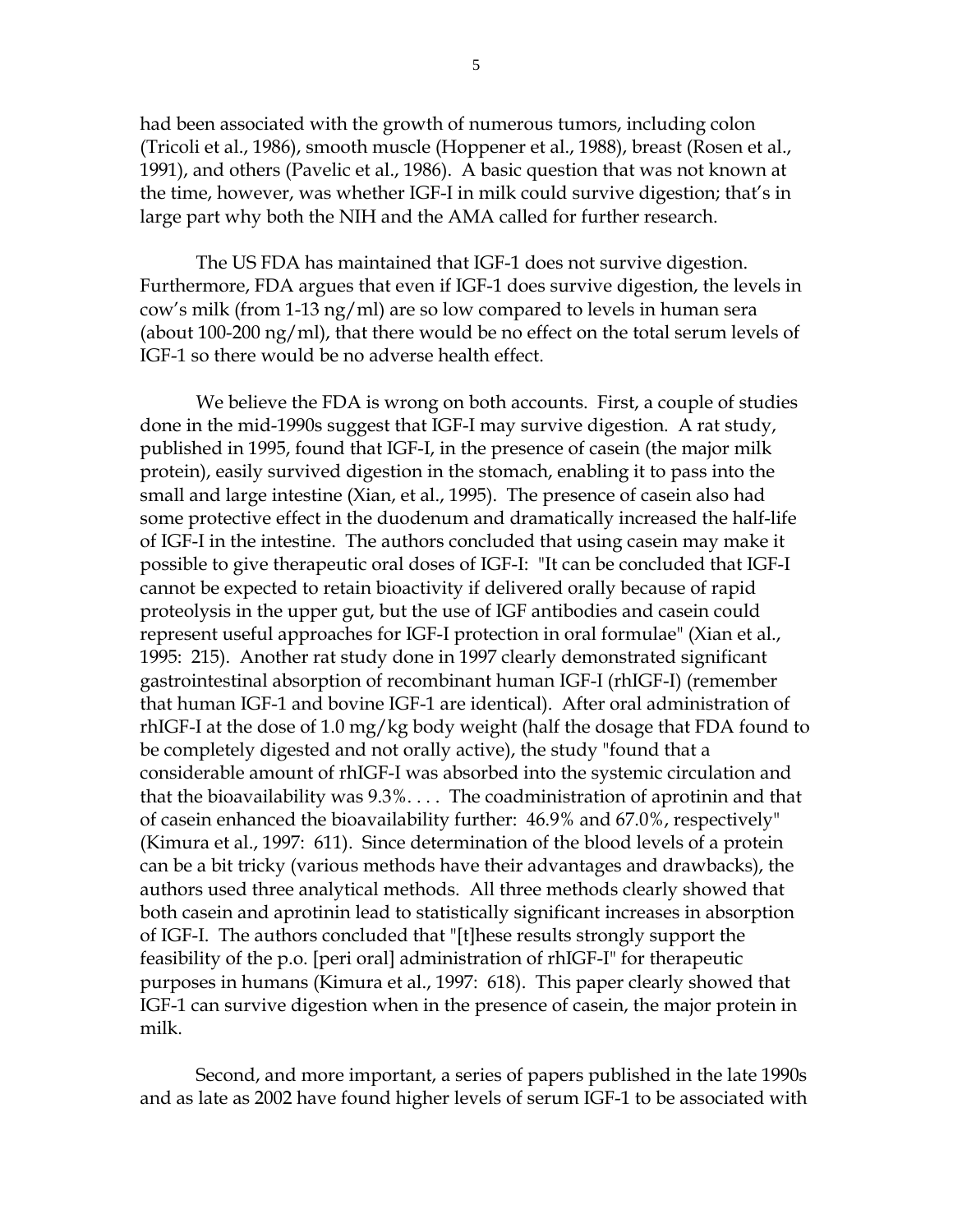increased risk of a number of cancers, especially prostate (Chan et al., 1998a; Harman et al., 2000), colon (Ma et al., 1999; Giovannucci et al., 2000), lung (Yu et al., 1999) and premenopausal breast cancer (Toniolo et al., 2000). Indeed, a paper ("Role of the insulin-like growth factor family in cancer development and progression") published in the *Journal of the National Cancer Institute* in 2000 laid out a biological mechanism to explain the link between IGF-1 and cancer (Yu and Rohan, 2000).

As for the argument that levels of IGF-1 in milk are too low to alter concentrations of IGF-1 in human serum and so there could be no health effect of the increased levels of IGF-1 in milk from rbGH-treated cattle, a paper published just last fall shows this argument may be incorrect as well. A team of scientists at Brigham and Women's Hospital and Harvard Medical School in Boston used data from a large, long-term (25 years) study of more than 1,000 nurses who record their diets carefully and who were then watched for changes in health. The study found that higher serum levels of IGF-I were found in the women who consumed the most dairy products and noted that other studies had found a link between increased dairy intake and increased serum IGF-I levels. As the study noted: "Our most consistent dietary finding was the positive association of IGF-I levels with total dairy and milk intake. . . Two other studies have supported an effect of milk intake on IGF-I levels. A randomized trial of 204 men and women where the intervention was to encourage consumption of three servings/day of nonfat milk to affect bone remodeling found that the 101 subjects in the intervention group had a statistically significant 10% average increase in serum IGF-I levels, whereas the control group had no change in levels (Heaney et al., 1999). In addition, Ma *et al.* (2001) observed a positive association between intake of dairy food and IGF-I levels among 318 men enrolled in the Physicians' Health Study. . . . *These results raise the possibility that milk consumption could influence cancer risk by a mechanism involving IGF-I*. In fact, positive associations between milk intake and risk of prostate cancer have been reported (Chan et al., 1998b; Talamini et al., 1986; Tzonou et al., 1999; La Vecchia et al., 1991; Talamini et al., 1992; and Schuurman et al., 1999). In the NHS, one or more servings of milk/day was associated with a higher risk of serous (sic) ovarian cancer (relative risk, 1.66; 95% confidence interval, 1.10 - 2.51) compared with three or fewer servings/month (Fairfield et al., 2000)" italic added (Holmes et al., 2002: pp. 859- 860). A copy of this paper is appended to this letter.

A Reuters new story about this new study (copy attached), issued on September 10, 2002, quoted the lead author on the study, Dr. Michelle Holmes, discussing how this research suggests that IGF-I can be associated with various cancers: "Pregnancy may lower a woman's risk of cancer but drinking milk could raise it, researchers reported on Tuesday. . . . This is the first study to report that the more pregnancies a woman had, the lower was her blood level of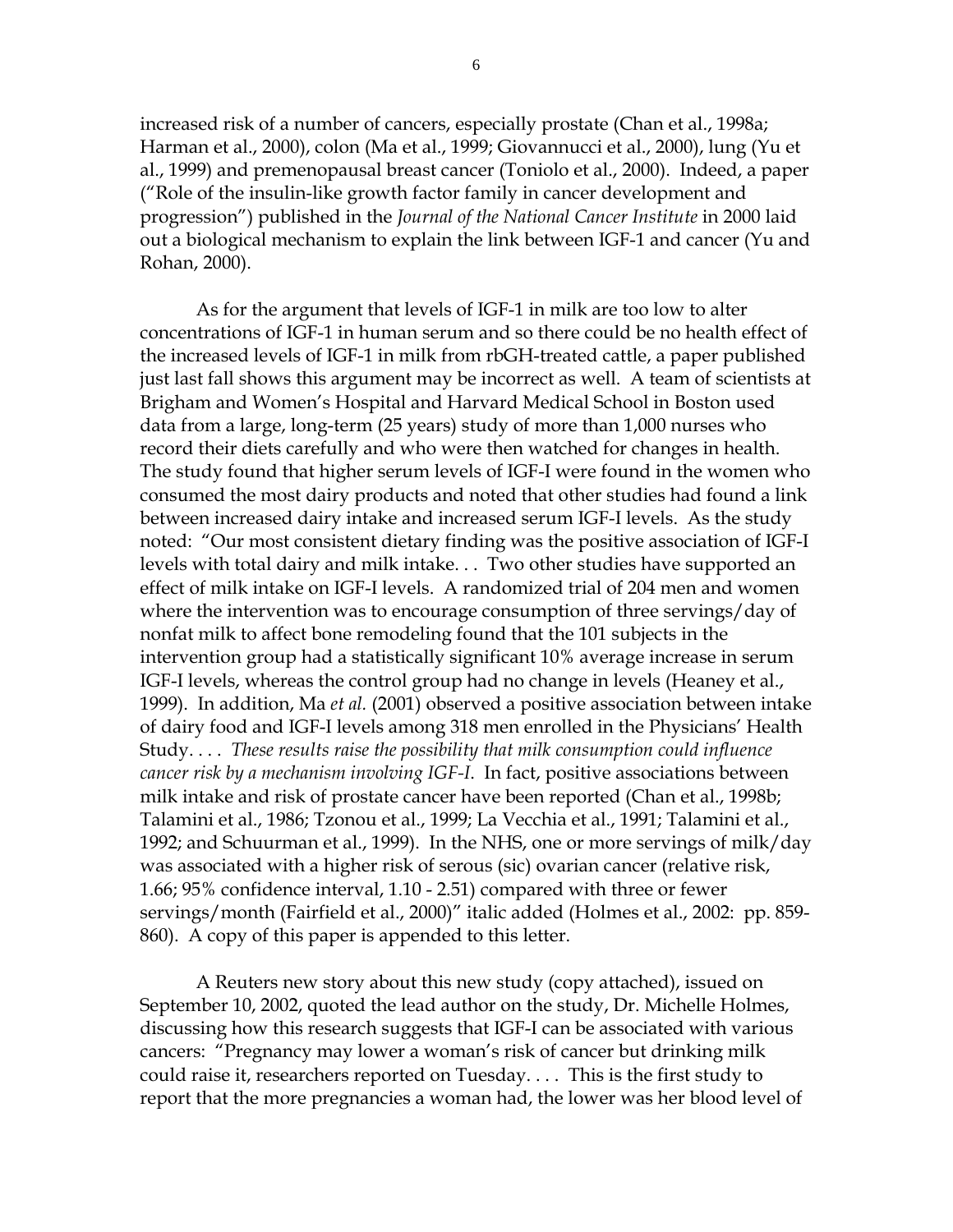IGF-1, Holmes said. 'Pregnancy is known to protect against several cancers such as breast and colon cancer. It is possible that the mechanism of this protection could be through lowering IGF-1 levels.' . . . 'We concluded that greater milk consumption was associated with higher levels of IGF-1,' said Holmes. '*This association raises the possibility that diet could increase cancer risk by increasing levels of IGF-1 in the blood stream. However, more research must be done to determine whether milk consumption itself is directly linked to cancer risk*' " italics added (Reuters, 2002).

All this new research on IGF-I published in the late 1990s and early 2000s —its connection with various cancers, its ability to potentially survive digestion when in milk, and the connection between increased milk consumption and increased sera levels of IGF-I—clearly show that there are still unanswered health questions associated with the consumption of milk from rbGH-treated cows. Clearly, more research into this area needs to be done to answer the questions raised by the new research described above.

III. Labeling milk as to use of rbGH does not deceive consumers

In their Petition, Monsanto tries to argue that any mention in an advertisement as to whether milk comes from non-rbGH-treated cattle "deceives consumers." We strongly disagree with these assertions. We note that the advertisements from Oakhurst Dairy and from H.P. Hood that Monsanto refers to clearly state that the farmers pledge not to use rbGH; the ads do not claim that their farmers absolutely don't use rbGH. Such a claim is truthful because all the farmers do sign affadavits that they do not use rbGH on their cattle.

Monsanto also argues that the ads "mislead consumers by creating the false impression that milk is somehow better if it is produced without the use of rBST. Indeed, these claims falsely suggest that there are health or safety risks associated with milk from rBST-supplemented cows." We do not necessarily believe that a truthful label—such as "from farms that pledge not to use artificial growth hormone" or "Our Farmers' Pledge: No Artificial Growth Hormones" always leads to the conclusion that milk from cows not treated with artificial growth hormones is "safer or superior to non-supplemented milk." While some consumers may draw such a conclusion from these ads, others may not. Indeed, if such labels are considered to mislead consumers, then, by the same logic, labels such as "contains no artificial flavoring or colorings" or "contains no preservatives" would also be considered to mislead consumers. Yet no one has suggested that such labels should be banned.

Finally, we are concerned with Monsanto's "request that the Attorney General initiate law enforcement proceedings to challenge deceptive claims in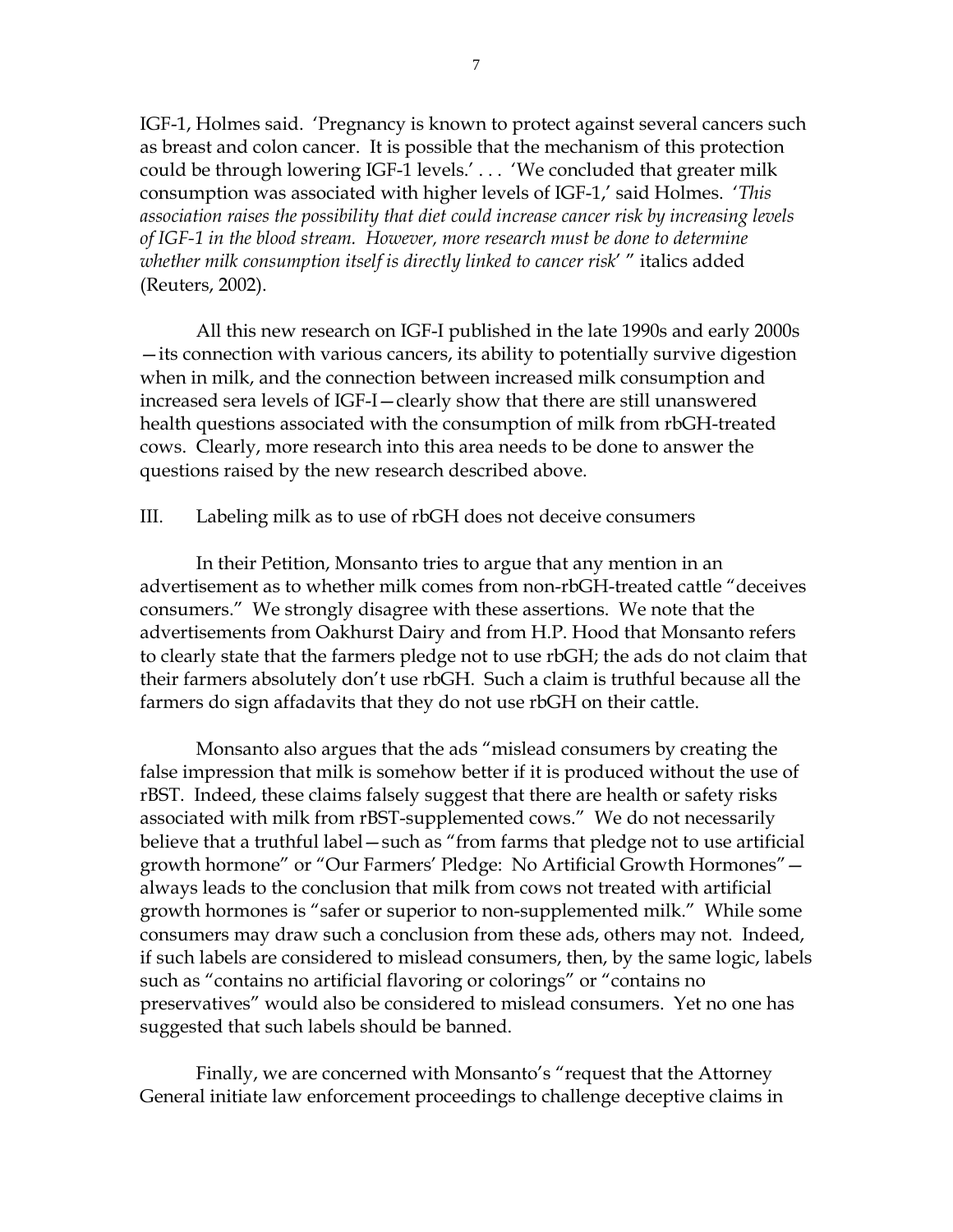the marketplace." Such legal proceedings against truthful claims would only serve to chill commercial free speech in this area and would make it virtually impossible for dairy chains to label or advertise milk as to whether it comes from farmers who have pledged not to use rbGH on their cows. The end result would be that consumers may be denied a choice about whether the milk they drink comes from cows that have been treated with rbGH or not. We strongly support a consumers right-to-choose in this area and so ask that you not initiate any legal proceeding against Oakhurst Dairy and H.P. Hood.

IV. FDA does not require a "contextual statement" on milk labeled as coming from cattle not treated with rbGH

In their Petition, Monsanto suggests that a "qualifying statement," such as suggested FDA wording "No significant difference has been shown between milk derived from rbST-treated and non-rbST treated cows," would be needed "to qualify the misleading claims conveyed by the quality Seal or the labels and advertisements." We strongly disagree with the notion that such "qualifying statements" are needed or required. First, we note that the suggested FDA language is misleading, because differences between milk from rbST-treated and non-rbST treated cows—particularly the statistically significant increases in IGF-I and the presence of rbGH—have been found. Second, the FDA has clearly stated that such a qualifying or "contextual" statement is not required at all. A letter written to Harold Rudnick (Director of the Division of Milk Control in the State of New York Department of Agriculture and Markets) by Jerry Mande (Executive Assistant to then FDA Commissioner David Kessler) and dated July 27, 1994, clearly shows this: "as I indicated, the bottom line is that a contextual statement is not required, that in many instances a statement like 'from cows not treated with rbST' would not be misleading and in no instance is the specific statement 'No significant difference. . .' required by FDA. . . . the intent of our guidance was to have a uniform voluntary rbST labeling regime among states, that states were not necessarily pre-empted from developing alternative programs. For example, a state that has right-to-know would not be pre-empted by FDA from requiring rbST labeling even though FDA has determined it lacks the basis for requiring such labeling in its statute" (Mande, 1994: 2) (a copy of the letter is included as an attachment to this letter).

 In sum, FDA has clearly stated that a "contextual statement" is not required milk labeled as coming from cows not treated with rbGH. In fact, I would argue that Maine's Quality Seal program would constitute such an "alternative program" as discussed in the FDA letter above and so would be perfectly legal. Finally, it should be noted that the Quality Seal program is a voluntary and not a mandatory label.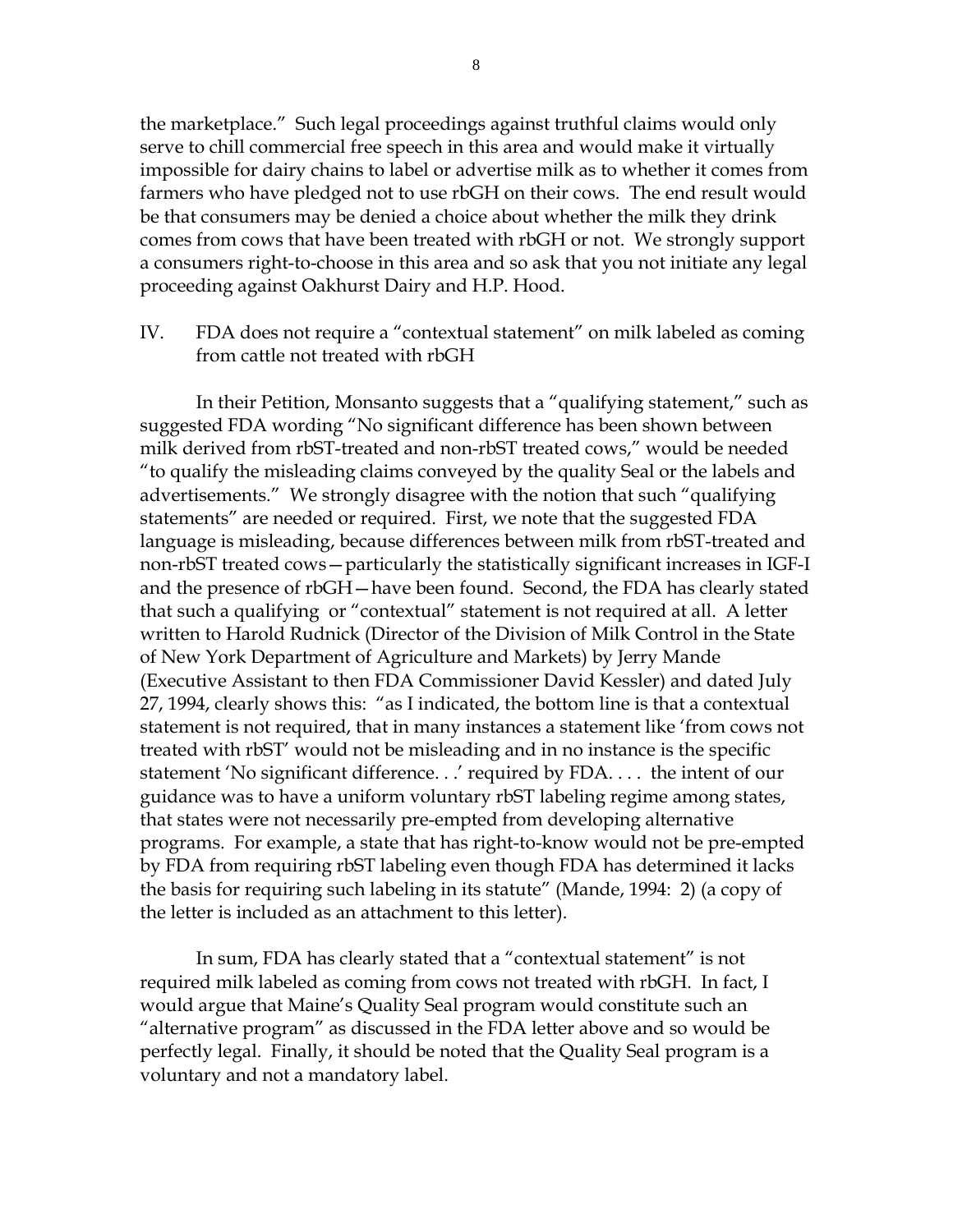In conclusion, for all the reasons discussed above, we urge you to deny Monsanto's Petition.

Sincerely,

Michael Hansen, Ph.D. Senior Research Associate Consumer Policy Institute/Consumers Union **References** 

- American Medical Association (AMA), Council on Scientific Affairs. 1991. Biotechnology and the American Agricultural Industry. *JAMA,* 265: 1429- 1436.
- Chan, J.M., Stampfer, M.J., Giovannucci, E., Gann, P.H., Ma, J., Wilkinson, P., Hennekens, C.H. and M. Pollack. 1998a. Plasma insulin-like growth factor-I and prostate cancer risk: a prospective study. *Science*, 279: 563-566.
- Chan, J.M., Giovannucci, E., Anderson, S-O, Yuen, J., Adami, H-O. and A. Wolk. 1998b. Dairy products, calcium, phosphorous, vitamin D, and risk of prostate cancer. *Cancer Causes Control*, 9: 559-566.
- Erhard, M.H., Kellner, J., Schmidhuber, S., Schams, D. and U. Losch. 1994. Identification of antigenic differences of recombinant and pituitary bovine growth hormone using monoclonal antibodies. *Journal of Immunoassay*, 15(1): 1-9.
- Fairfield, K., Hunter, D., Colditz, G., Fuchs, C., Cramer, D., Speizer, F., Willett, W. and S. Hankinson. 2000. A prospective study of dietary lactose and ovarian cancer. *Journal of General and Internal Medicine*, 15: 205-206.
- Food and Agriculture Organization of the United Nations (FAO). 1993. Residues of some veterinary drugs in animals and foods, Bovine Somatotropins. FAO, 41/5: 113-142.
- Food and Drug Administration (FDA). 1993. Freedom of Information Summary. POSILAC (sterile sometribove zinc suspension) For increasing production of marketable milk in lactating dairy cows. November, 1993. 130+ pp.

Giovannucci, E., Pollack, M.N., Platz, E.A., Willett, W.C., Stampfer, M.J.,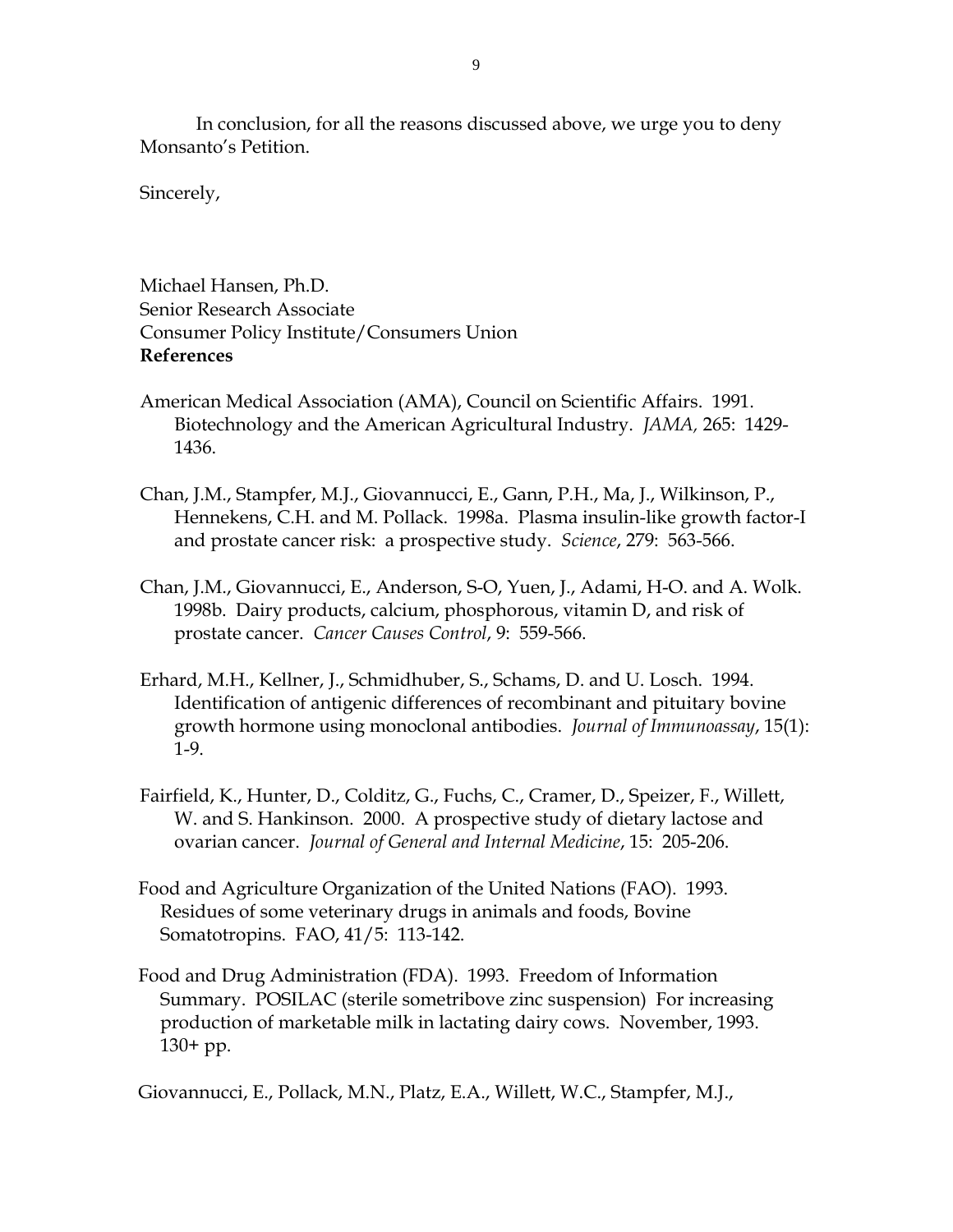Majeed, N., Colditz, G.A., Speizer, F.E. and S.E. Hankinson. 2000. A prospective study of plasma insulin-like growth factor-1 and binding protein-3 and risk of colorectal neoplasia in women. *Cancer Epidemiology, Biomarkers & Prevention*, 9: 345-349.

- Harman, S., Metter, E., Blackman, M., Landis, P. and H. Carter. 2000. Serum levels of insulin-like growth factor I (IGF-I), IGF-II, IGF-binding protein-3, and prostate-specific antigen as predictors of clinical prostate cancer. *Journal of Clinical Endocrinology and Metabolism*, 85: 4258-4265.
- Heaney, R., McCarron, D., Dawson-Hughes, B., Oparil, S., Berga, S., Stern, J., Barr, S. and C. Rosen. 1999. Dietary changes favorably affect bone remodeling in older adults. *Journal of the American Dietetic Association,* 99: 1229-1233.
- Holmes, M.D., Pollak, M.N., Willett, W.C., and S.E. Hankinson. 2002. Dietary correlates of plasma insulin-like growth factor I and insulin-like growth factor binding protein 3 concentrations. *Cancer Epidemiology, Biomarkers & Prevention*, 11: 852-861.
- Hoppener, J.W.M., S. Mosselman, P.J.M. Roholl, C. Lambrechts, R.J.C. Slebos, P. de Pagter-Holthuizen, C.J.M. Lips, H.S. Jansz, and J.S. Sussenbach. 1988. Expression of insulin-like growth factor-I and II genes in human smooth muscle tumours. *EMBO Journal,* 7: 1379-1385.
- Juskevich, J.C., and C.G. Guyer. 1990. Bovine growth hormone: human food safety evaluation. *Science*, 249: 875-884.
- Kimura, T., Murakawa, Y., Ohno, M., Ohtani, S. and K. Higaki. 1997. Gastrointestinal absorption of recombinant human insulin-like growth factor-I in rats. *The Journal of Pharmacology and Experimental Therapeutics*, 283: 611-618.
- La Vecchia, C., Negri, E., D'Avanzo, B., Franceschi, S. and P. Boyle. 1991. Dairy products and the risk of prostatic cancer. *Oncology*, 48: 406-410.
- Ma, J., Pollack, M.N., Giovannucci, E., Chan, J.M., Tao, T., Hennekens, C.H. and M.J. Stampfer. Prospective study of colorectal cancer risk in men and plasma levels of insulin-like growth factor (IGF)-1 and IGF-binding protein-3. *Journal of the National Cancer Institute*, 91: 620-625.
- Ma, J., Giovannucci, E., Pollack, M., Chan, J., Gaziano, M., Willett, W. and M. Stampfer. 2001. Milk intake, circulating levels of IGF-1 and risk of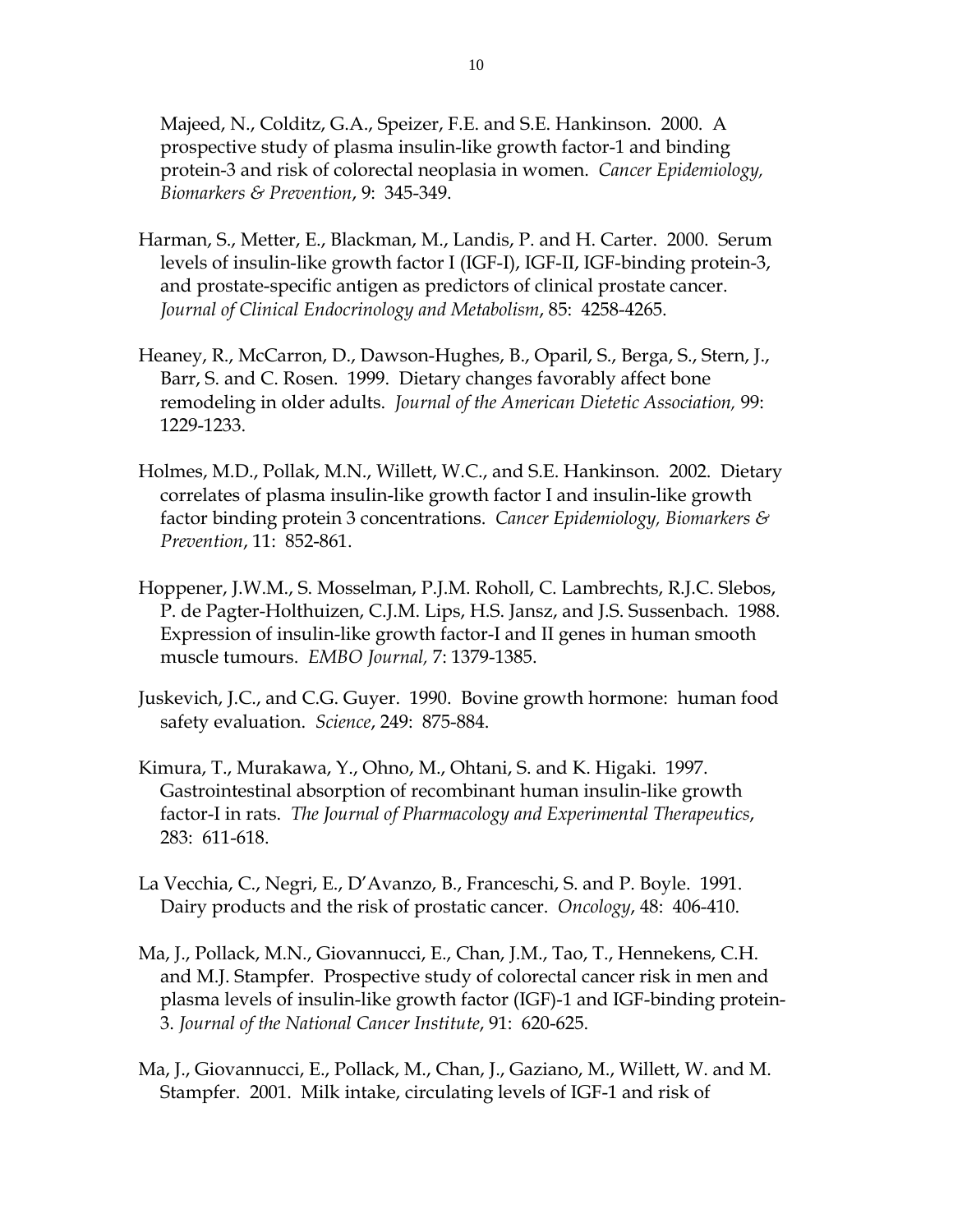colorectal cancer in men. *Journal of the National Cancer Institute,* 93: 1330- 1336.

- Miller, M.A., Hildebrandt, J.R., White, T.C., Hammond, B.G., Madsen, K.S. and R.J. Collier. 1989. Determinations of IGF-I concentrations in raw, pasteurized, and heat-treated milk. Unpublished report MSL 8673 dated January 3, 1989, Monsanto Agricultural Company, St. Louis, MO.
- National Institute of Health (NIH). 1991. Technology assessment conference statement on bovine somatotropin. *Journal of the American Medical Association (JAMA),* 265: 1423-1425.
- Pavelic, J., D. Vrbanec, S. Marusic, S. Levanat, and T. Cabrijan. 1986. Autocrine growth regulation by somatomedin C: an *in vitro* model. *Journal of Endocrinology,* 109: 233-238.
- Rosen, N., D. Yee, M.E. Lippman, S. Paik and J.J. Cullen. 1991. Insulin-like growth factors in human breast cancer. *Breast Cancer Research and Treatment,* 18: S55-S62.
- Schuurman, A.G., van den Brandt, P.A., Dorant, E. and R.A. Goldbohm. 1999. Animal products, calcium and protein and prostate cancer risk in The Netherlands Cohort Study. *British Journal of Cancer*, 80: 1107-1113.
- Talamini, R., La Vecchia, C., Decarli, A., Negri, E. and S. Franceschi. 1986. Nutrition, social factors, and prostatic cancer in a Northern Italian population. *British Journal of Cancer*, 53: 817-821.
- Talamini, R., Franceschi, S., La Vecchia, C., Serraino, D., Barra, S. and E. Negri. 1992. Diet and prostatic cancer: a case-control study in northern Italy. *Nutrition and Cancer*, 18: 277-286.
- Torkelson, A.R., Lanza, G.M., Birmingham, B.K., Vicini, J.L., White, T.C., Dyer, S.E., Madsen, K.S., and Collier, R.J. 1988. Concentrations of insulin-like growth factor 1 (IGF-1) in bovine milk: Effect of herd, stage of lactations, and sometribove, *Journal of Dairy Science,* 71: 52.
- Tricoli, J.V., L.B. Rall, C.P. Karakousis, L. Herrera, J.J. Petrelli, G.I. Bell and T.B. Shows. 1986. Enhanced levels of insulin-like growth factor messenger RNA in human colon carcinomas and liposarcomas. *Cancer Research,* 46: 6169-6173.
- Tzonou, A., Signorello, L.B., Lagiou, P., Wuu, J., Trichopoulos, D. and A. Trichopoulou. 1999. Diet and cancer of the prostate: a case-control study in